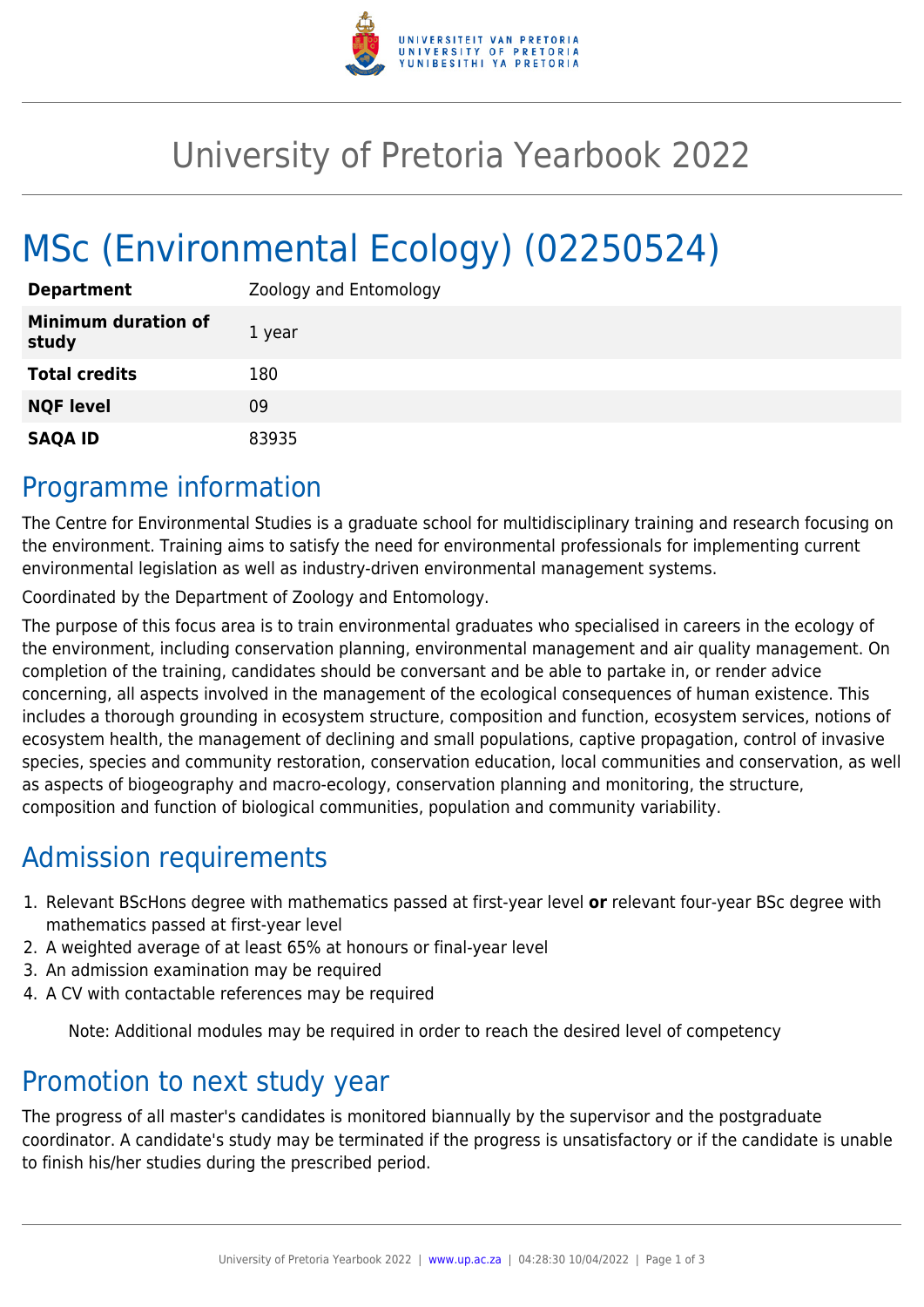

Subject to exceptions approved by the Dean, on recommendation of the relevant head of department, and where applicable, a student may not enter for the master's examination in the same module more than twice.